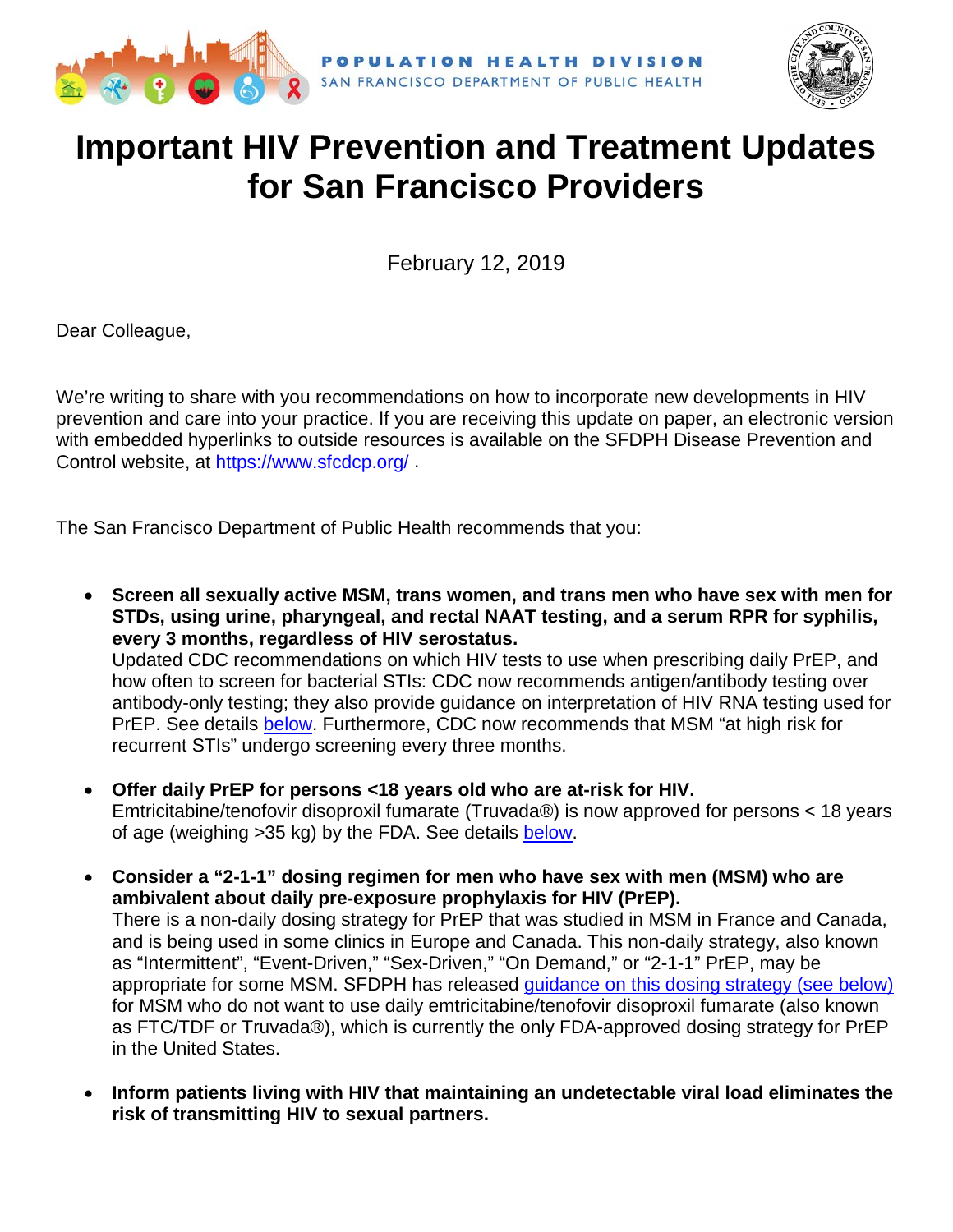



Here is a [link to the UCSF HIVInSite article s](http://hivinsite.ucsf.edu/InSite?page=md-expert-spinelli)upporting the Undetectable = Untransmittable ("U=U") message.

• **Discuss the risks of dolutegravir use with women of child-bearing age, and discontinue use if women are considering pregnancy.**

Recent data suggest a possible association between use of the antiretroviral drug dolutegravir by women around the time of conception, and subsequent neural tube defects in their infants. The U.S. Public Health Service has issued recommendations regarding the use of dolutegravir (Tivicay®) for ongoing antiretroviral therapy (ART) or post-exposure prophylaxis (PEP) by women of childbearing potential (this also applies to co-formulations of dolutegravir such as dolutegravir/abacavir/lamivudine, or Triumeq®, and dolutegravir/rilpivirine, or Juluca®). More details, as well as links to USPHS recommendations can be found [below.](#page-4-0)

## **NEW GUIDANCE FROM CDC/FDA ON DAILY PrEP**

- <span id="page-1-1"></span>• **FDA has approved daily oral pre-exposure prophylaxis (PrEP) with Truvada® for adolescents and adults who weigh at least 35 kilograms (77 pounds)**
	- o On May 15, 2018, the Food and Drug Administration approved an indication for Truvada for pre-exposure prophylaxis (PrEP) in adults and adolescents who weigh at least 35 kg (77 lb).
	- o The indications for PrEP, initial and follow-up prescribing and laboratory testing recommendations are the same for adolescents and adults.
	- o Insurance coverage for Truvada® for PrEP in adolescents:
		- Medi-Cal: Covered
		- Gilead Advancing Access: Covered. Adolescent patients do not need to document parental consent on the application form; however, the application must be co-signed by an adult advocate (can be a health care provider or patient navigator).
		- Commercial insurance: Most plans cover, with varying copay costs.
		- Youth under 18 covered under their parents' insurance can request to keep their health information private by submitting a [confidential communication request.](https://myhealthmyinfo.org/)
- <span id="page-1-2"></span><span id="page-1-0"></span>• **Updated Laboratory Testing Guidance for Daily PrEP** [\(March 2018 revision to 2017](https://www.cdc.gov/hiv/risk/prep/index.html)  [guidelines\)](https://www.cdc.gov/hiv/risk/prep/index.html)
	- o The recommendation for HIV testing was updated to indicate a preference for antigen/antibody testing (rather than antibody-only) whenever possible. If antibody-only tests (rapid or lab-based) are used for PrEP initiation, an antigen/antibody test should also be drawn with baseline labs to detect unrecognized acute infection.
	- o The guidance for follow-up STI testing was revised for MSM "at high risk for recurrent STIs (e.g., those with recent STIs or multiple sex partners)" to recommend STI testing every three months, consistent with the 2015 STD [guidelines.](https://www.cdc.gov/std/tg2015/default.htm)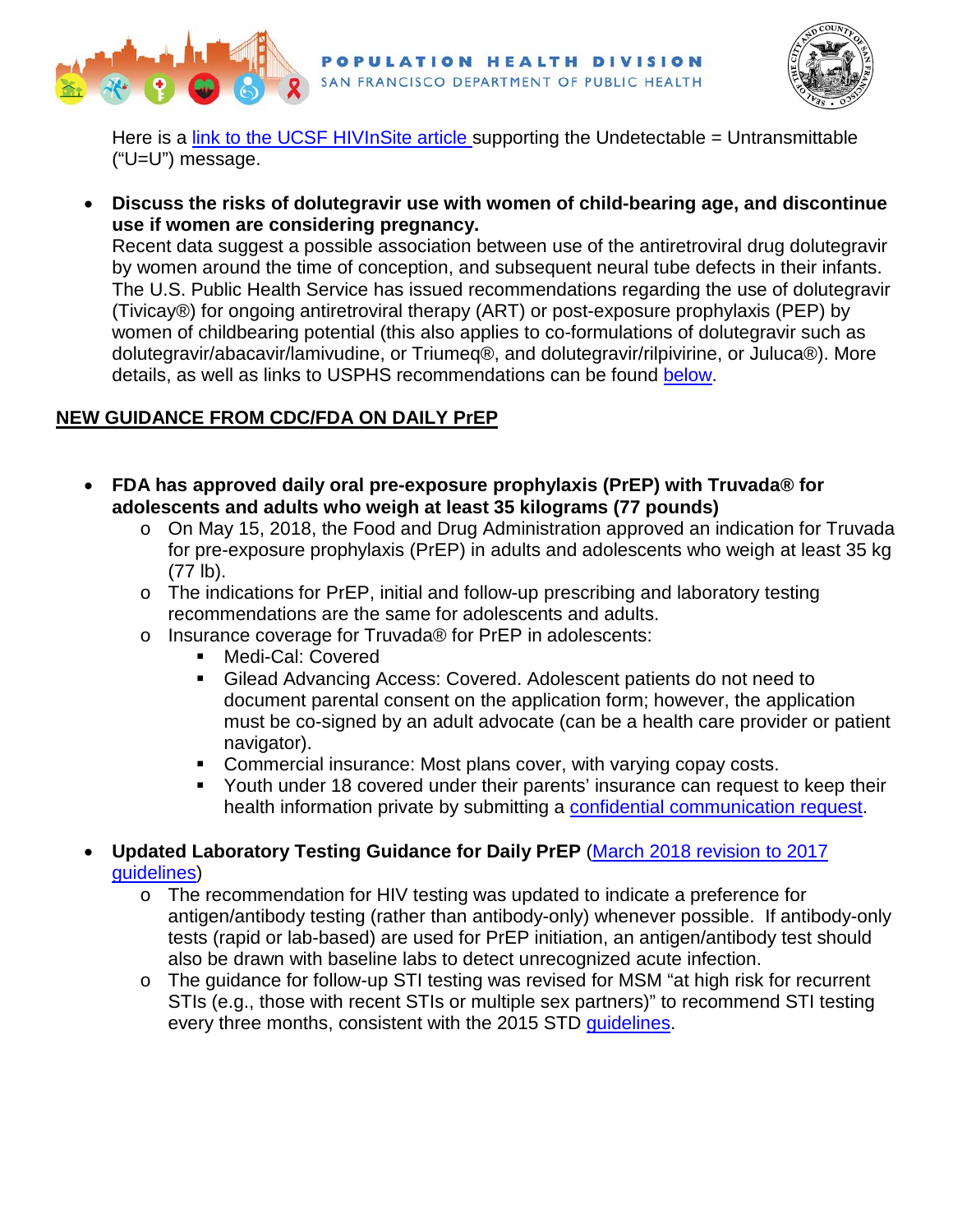



### **SAN FRANCISCO DEPARTMENT OF PUBLIC HEALTH (SFDPH) STATEMENT on NON-DAILY (2-1-1) EMTRICITABINE/TENOFOVIR DOSING for PrEP**

- **SFDPH strongly recommends HIV pre-exposure prophylaxis (PrEP)** with emtricitabine/tenofovir disoproxil fumarate (FTC/TDF, Truvada®) as a highly effective strategy for the prevention of sexual HIV acquisition. While not 100% effective (as breakthrough cases have occurred, predominantly with drug-resistant virus), levels of efficacy are very high with daily dosing.
- **The best-studied way to take PrEP is to take one pill daily of Truvada®, and this is the first-line regimen recommended by SFDPH.** There are many advantages to daily PrEP, including that it has been shown in multiple studies worldwide to be effective at preventing HIV infection during anal and vaginal sex, and in persons who inject drugs or anticipate doing so. Daily PrEP is a simple dosing regimen that is independent of sexual activity – planning or anticipating sex is not required. As of September 2018, daily Truvada® is the only PrEP regimen approved by the US Food and Drug Administration (FDA) and recommended by the Centers for Disease Control and Prevention (CDC), although other guideline committees, such as IAS-USA, also endorse on-demand PrEP as an alternative dosing option (see [Antiretroviral](https://jamanetwork.com/journals/jama/fullarticle/2688574)  [Drugs for Treatment and Prevention of HIV Infection in Adults—2018 Recommendations of the](https://jamanetwork.com/journals/jama/fullarticle/2688574)  [International Antiviral Society-USA\)](https://jamanetwork.com/journals/jama/fullarticle/2688574).
- **Researchers have studied whether non-daily PrEP dosing strategies are also protective.** These dosing strategies have been referred to as "intermittent PrEP," "event-driven PrEP" and "on-demand PrEP."
- **The only non-daily dosing strategy for which there are efficacy data is sometimes referred to as "2-1-1."** In the Ipergay and Prevenir studies, which primarily enrolled men who have sex with men (MSM), participants took 2 Truvada® tablets 2-24 hours before sex (closer to 24 hours before sex was preferred), another pill 24 hours after the first 2 pills, and another pill 24 hours after that. Hence the name "2-1-1." If they continued to have sex on multiple consecutive days, they continued taking one Truvada® per day until 48 hours after their last sexual intercourse. If patients had a gap of less than 7 days between their last pill and their next intercourse, they were allowed to use a loading dose of one Truvada® tablet rather than two. This approach reduced HIV risk by 86% compared to placebo in IPERGAY. Participants took an average of 4 pills per week (a dosing frequency associated with high levels of protection in studies of daily PrEP). There are fewer data on men having infrequent sex.
- 2-1-1 PrEP is offered at some sexual health clinics in the UK, Amsterdam, France and Montreal and experience in these settings further supports that it is an effective HIV prevention strategy for MSM. However, there are much less data about 2-1-1 PrEP as compared to daily PrEP, and no comprehensive data yet from the US.
- **2-1-1 has not been studied in cis-women, cis-men who have sex with women, trans men, trans women, or people who inject drugs.** Current research suggests that non-daily Truvada® should be effective for insertive and receptive anal sex, but is not likely to reach or remain at high enough levels in the cervix or vagina to provide effective protection against HIV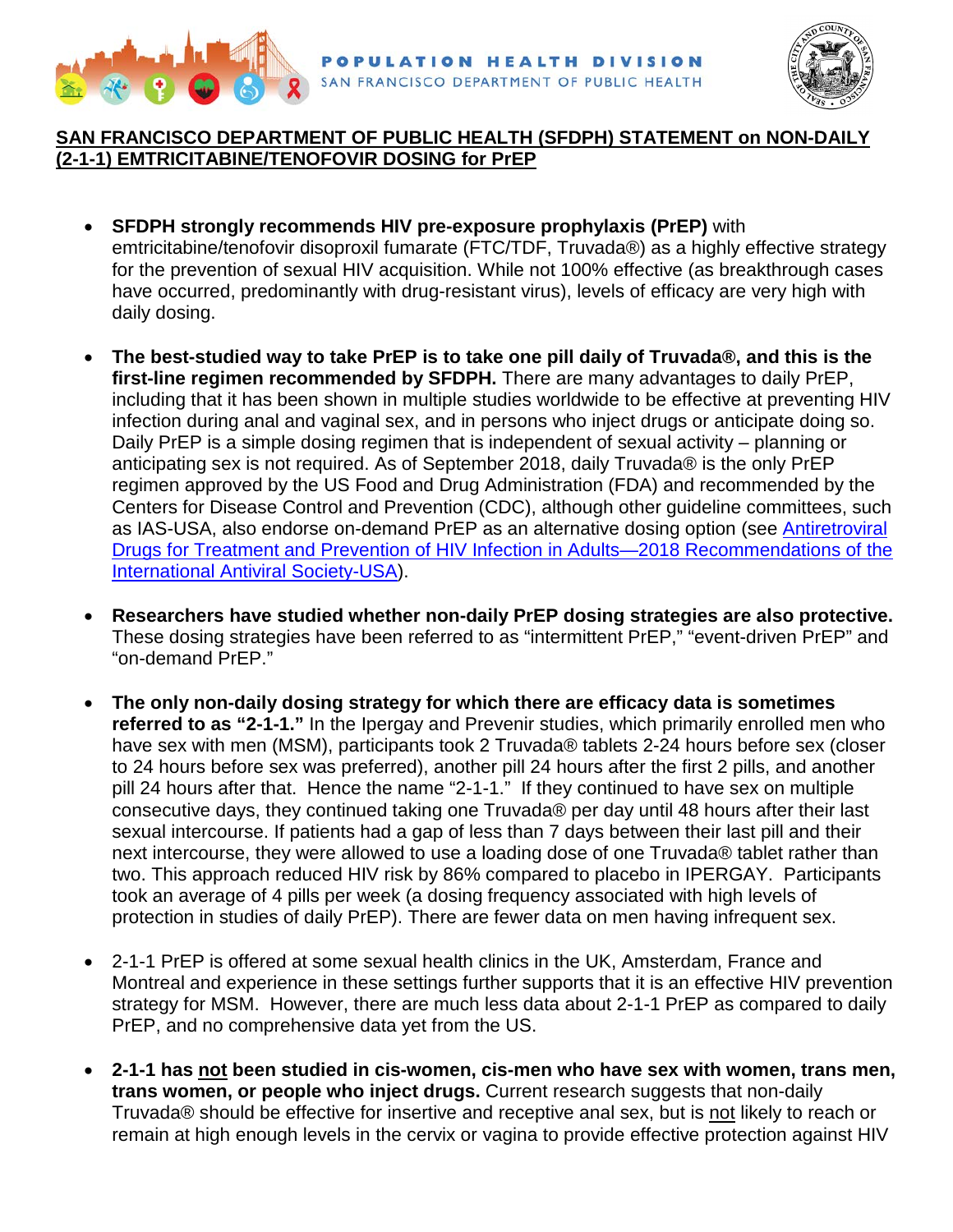



infection caused by exposure to HIV at these anatomical sites. Therefore, SFDPH does not recommend the use of nondaily PrEP for HIV prevention by cis women who have vaginal sex, trans men who use their front-hole, or vagina, for sex, trans women using their neo-vagina for sex, or people who inject drugs. **2-1-1 dosing is appropriate for rectal protection only**. Based on Ipergay, 2-1-1 dosing appears to be protective for the insertive partner during anal sex.

- While daily PrEP has advantages, including being the only FDA-approved PrEP regimen in the US, we provide guidance regarding "off label" use. The event-driven approach may be appropriate for some people who are exposed to HIV rectally. SFDPH supports nondaily PrEP, using the 2-1-1 dosing strategy, as an alternative to daily dosing for persons who:
	- o Are at ongoing risk of HIV infection through anal sex; and
	- o Prefer not to take daily PrEP despite counseling about safety and tolerability of daily PrEP; and
	- o Anticipate being able to plan their sexual intercourse and
		- Take their pre-sex dose of 2 Truvada® tablets at least 2 hours (and preferably closer to 24 hours) before sexual activity, or
		- delay sexual activity for at least 2 hours (and preferably 24 hours) after taking their "pre-sex" dose of 2 Truvada® tablets; and
	- o Are able to take daily doses of Truvada® for 48 hours after their last sexual intercourse.
- It is important that patients and providers consider the following when deciding whether or not to take or prescribe 2-1-1 PrEP vs daily PrEP:
	- o 2-1-1 PrEP has a similar toxicity and side effect profile to daily PrEP. Therefore individuals should not choose 2-1-1 PrEP for the purposes of decreasing side effects or toxicity, and should not expect that they will have fewer side effects on 2-1-1 PrEP
	- o Individuals opting to use 2-1-1 PrEP should ensure that every sexual episode is covered by condoms, PrEP, or both. **A recent analysis of 2-1-1 PrEP dosing, showing that it was effective, focused on MSM who had infrequent sex (approximately 10 pills or 2-3 sex acts/month) AND used their PrEP "systematically or often" rather than "sometimes," that is, they did not pick and choose when or with whom to use PrEP, but used it with most/all partners.**
	- o Using condoms in addition to these strategies reduces risk for other sexually transmitted diseases (e.g. syphilis, gonorrhea and chlamydia).
	- o There are patient assistance programs to help cover PrEP for uninsured patients and to cover co-payments for insured patients. Patients should not choose 2-1-1 PrEP simply for cost concerns, without first talking to a PrEP navigator to explore how they can access daily PrEP.
	- o Like daily PrEP, 2-1-1 PrEP should be prescribed by a provider, not borrowed from friends or sex partners.
	- o Patients taking either daily or 2-1-1 PrEP should be tested for HIV and STDs at least every 3 months.
	- o People using the 2-1-1 dosing strategy for PrEP may find that they want to switch to daily PrEP, and vice-versa, when their frequency of sexual intercourse changes. Providers should talk with patients about what PrEP dosing strategy they are using, and